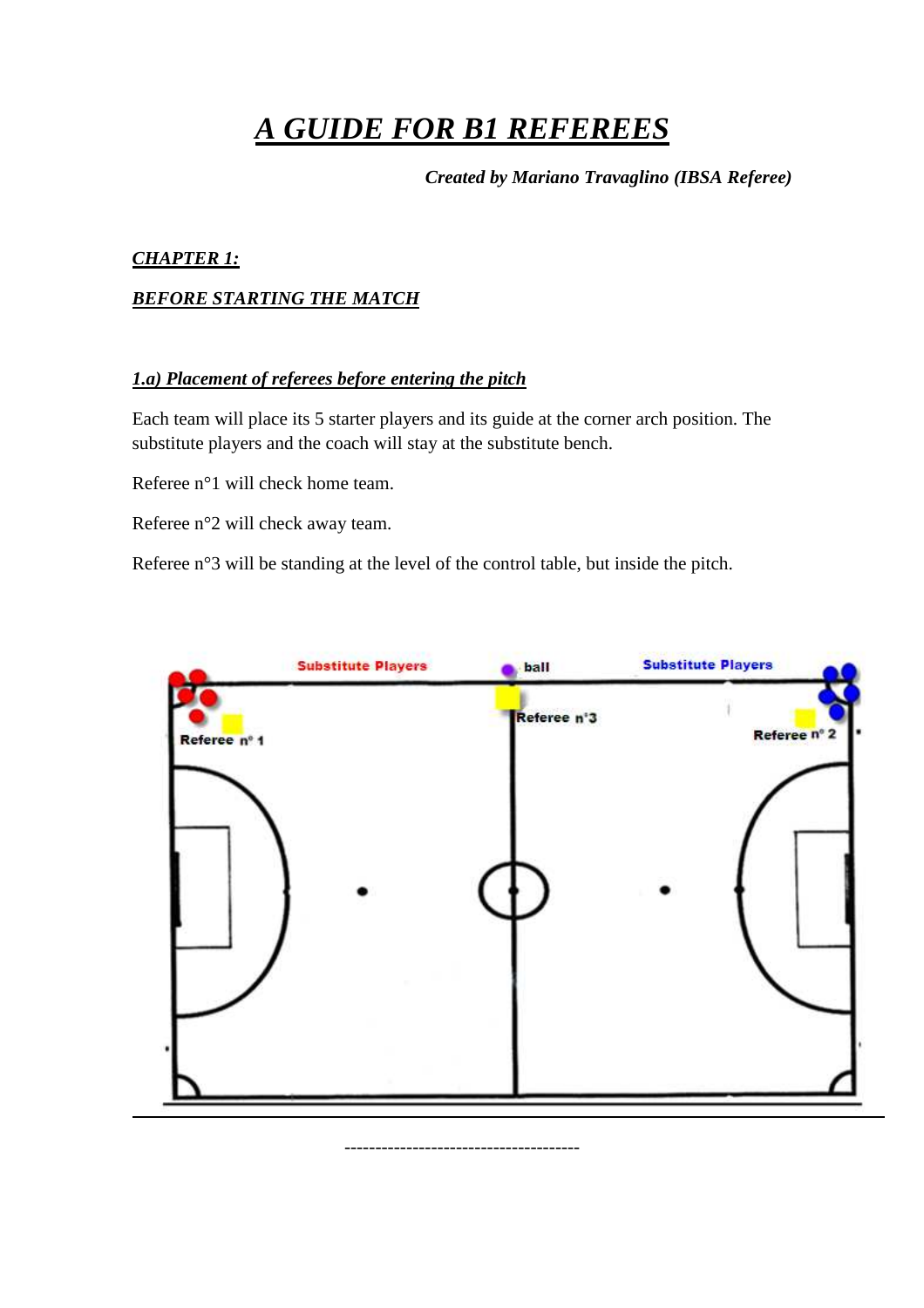## *1.b) Referees and teams: way of enter the pitch*

Referee n°1 will walk in front of home team, followed by the goalkeeper, 4 players and the guide. They will walk in a diagonal way to the second penalty spot and from there they will walk to the center circle

Referee n°2 will do the same, followed by away team.

Referee n°3 will also walk to the center circle, in a way that everyone could arrive at the same time.

The home team, situated on the left side, will be the first one to shake hands, while the away team will stay standing on the right side.



--------------------------------------------